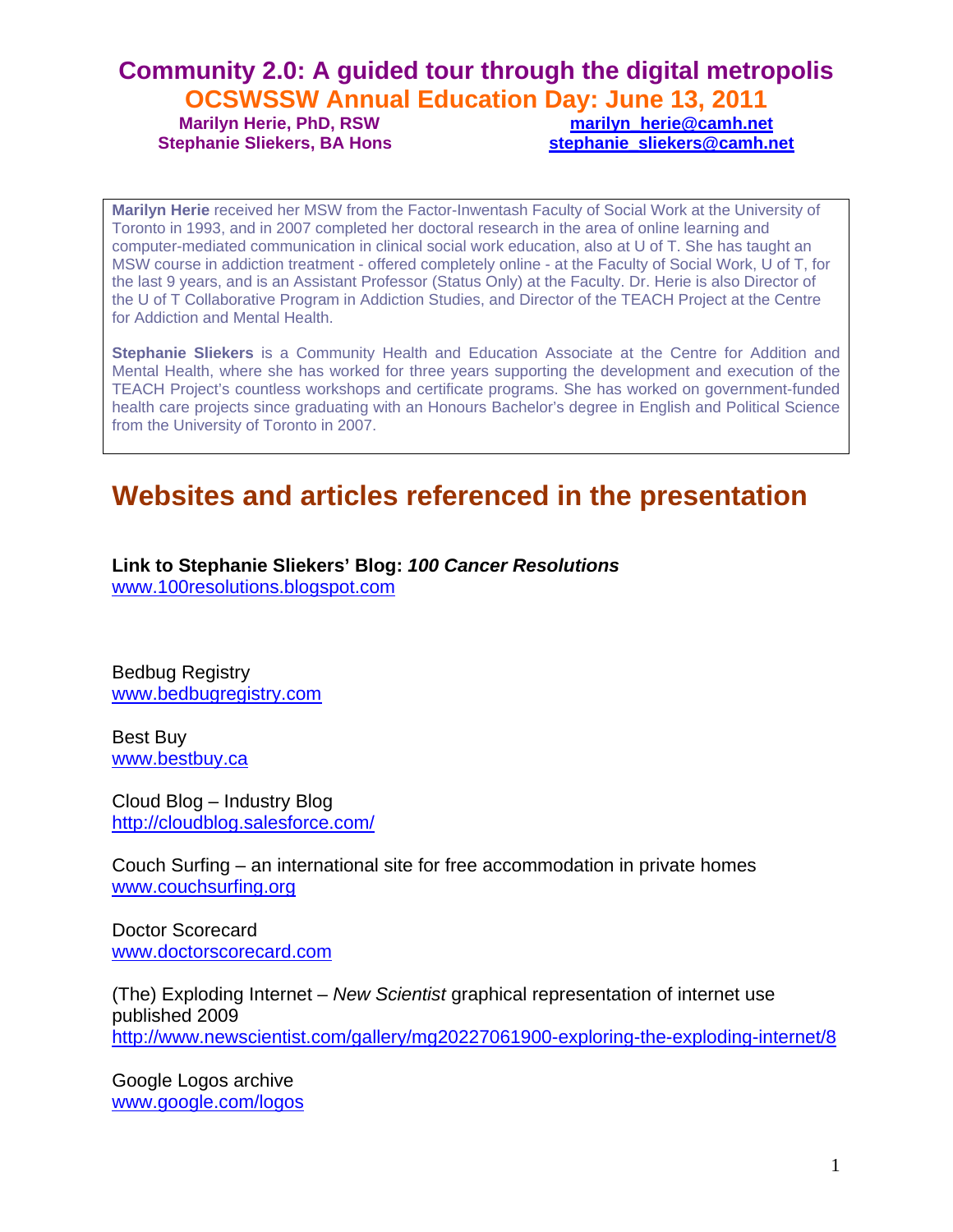# **Community 2.0: A guided tour through the digital metropolis OCSWSSW Annual Education Day: June 13, 2011**

**Marilyn Herie, PhD, RSW marilyn herie@camh.net** 

Stephanie Sliekers, BA Hons **Stephanie** Sliekers@camh.net

Health care reviews [www.healthcarereviews.com](http://www.healthcarereviews.com/)

Here Comes the Zettabyte Age Dylan Tweny, Wired magazine, April 2010 [http://www.wired.com/gadgetlab/2010/04/here-comes-the-zettabyte-age/#](http://www.wired.com/gadgetlab/2010/04/here-comes-the-zettabyte-age/) 

Internet: What people are doing and who participates – Business Week graphical representation [http://www.businessweek.com/magazine/content/07\\_24/b4038405.htm](http://www.businessweek.com/magazine/content/07_24/b4038405.htm)

Mac screen interface circa 1990s [www.myoldmac.net](http://www.myoldmac.net/)

MacQueen et al. (2001). What is community? An evidence-based definition for participatory public health. *American Journal of Public Health*, 92(12) 1929-1938. [http://jan.ucc.nau.edu/rtt/pdf%20format%20pubs/Trotter%202000%20pdf%20Pubs/Wha](http://jan.ucc.nau.edu/rtt/pdf%20format%20pubs/Trotter%202000%20pdf%20Pubs/What%20Is%20Community%202001.pdf) [t%20Is%20Community%202001.pdf](http://jan.ucc.nau.edu/rtt/pdf%20format%20pubs/Trotter%202000%20pdf%20Pubs/What%20Is%20Community%202001.pdf)

Mind Your Mind – Youth engagement re: mental health [www.mindyourmind.ca](http://www.mindyourmind.ca/) 

Neopets – a children's toy with a corresponding online environment [www.neopets.com](http://www.neopets.com/)

Ontario Ministry of Health and Long Term Care – Health Care Options [www.ontario.ca/healthcareoptions/](http://www.ontario.ca/healthcareoptions/)

Rate my caseworker [www.ratemycaseworker.com](http://www.ratemycaseworker.com/)

Rate my professors [www.ratemyprofessors.com](http://www.ratemyprofessors.com/)

Rate my social worker [www.ratemysocialworker.info](http://www.ratemysocialworker.info/)

Ridings, C.M. and Gefen, D. (2004). Virtual Community Attraction: Why people hang out online. Journal of Computer-mediated Communication, 10(1), [http://jcmc.indiana.edu/vol10/issue1/ridings\\_gefen.html](http://jcmc.indiana.edu/vol10/issue1/ridings_gefen.html)